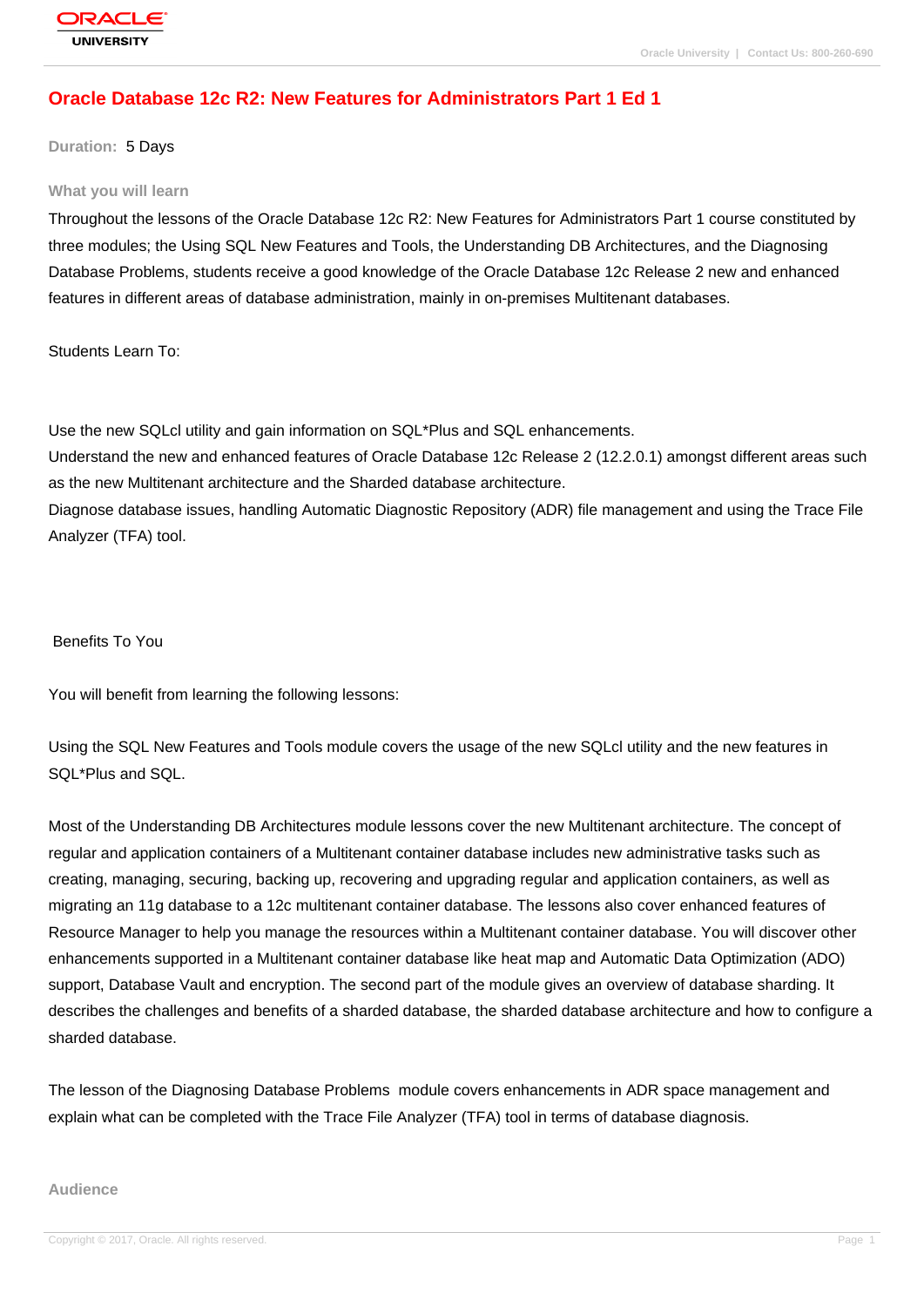Database Administrators End Users System Administrator

#### **Related Training**

Required Prerequisites

Knowledge of Oracle Database 11g R2

Suggested Prerequisites Oracle Database 12c: Install and Upgrade Workshop

Using Oracle Enterprise Manager Cloud Control 13c Ed 1

Using Oracle Enterprise Manager Cloud Control 13c Ed 2

#### **Course Objectives**

Create and manage pluggable databases

Describe the challenges and benefits of a sharded database

Handle the ADR automatic file space

Diagnose database issues by using the Trace File Analyzer collector

Use the new SQL\*Plus history commands and SQL enhancements such as long identifiers

Use the SQLcl new utility as the new SQL command line interface

Create and manage a multitenant container database

**Course Topics**

### **Introduction**

Global objectives of the course Lessons grouped by modules Using SQL new features and tools Understanding DB architectures Diagnosing database problems Schedule of the week

#### **Using SQL New Features and SQLcl**

Use new 128 bytes identifier length for database objects Increase length limits of data types Use SQL row-limiting clause Describe the support for invisible and hidden columns Use the new VALIDATE\_CONVERSION function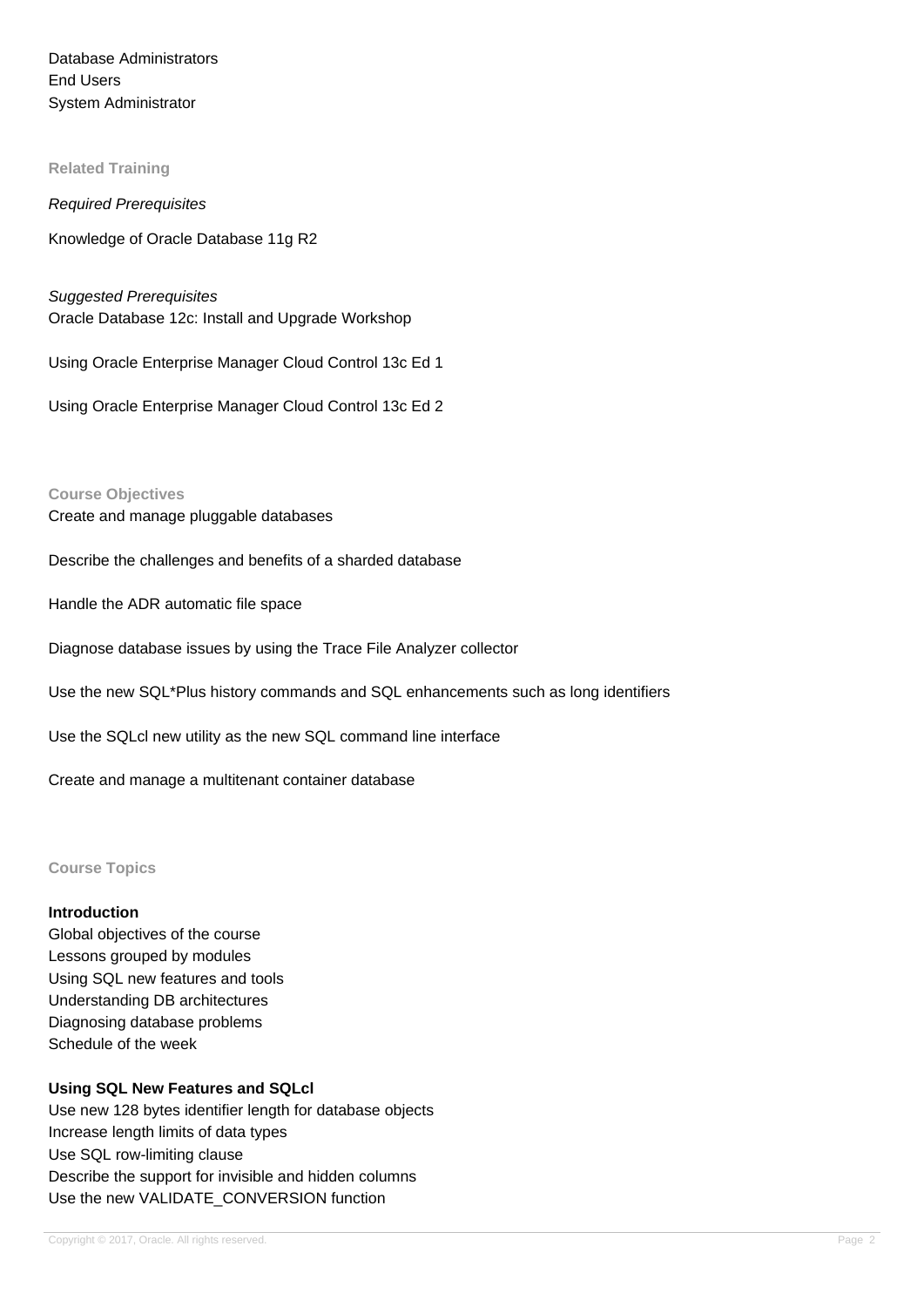Recall SQL\*Plus commands in the same session from history Describe the new SQLcl utility

### **Understanding CDB Basics**

**Challenges** New Multitenant Architecture: Benefits Non-CDB Architecture vs Oracle Multitenant Container Database **Configurations** A pristine installation SYSTEM objects in the USER container Provisioning a pluggable database CDB root and pluggable database containers

### **Creating CDB and Regular PDBs**

Create a CDB using new clauses What's new in CDB after CDB creation Data dictionary views What to do in CDB after CDB creation ADR Provisioning new PDBs: overview Tools

# **Creating Application PDBs and Installing Applications**

Regular PDBs vs application PDBs PDBs and applications Application containers Types of containers Create and manage an application container Install applications Patch and upgrade applications Application common objects

### **Creating PDBs**

Configure and use locla UNDO mode Cloning regular and application containers PDBs Plugging unplugged regular and application PDBs into CDB Cross-Platform transportable PDB Plugging or cloning a non-CDB into a CDB Perform hot cloning and relocation Converting regular PDBs to application root or PDBs Plugging unplugged PDBs with encrypted data

### **Managing CDB and PDBs**

Managing CDB and PDBs Switching Connection Creating and renaming Services Starting Up a CDB Instance Mounting a CDB Opening CDBs and PDBs Changing the different modes and settings of PDBs Evaluating the impact of parameter value changes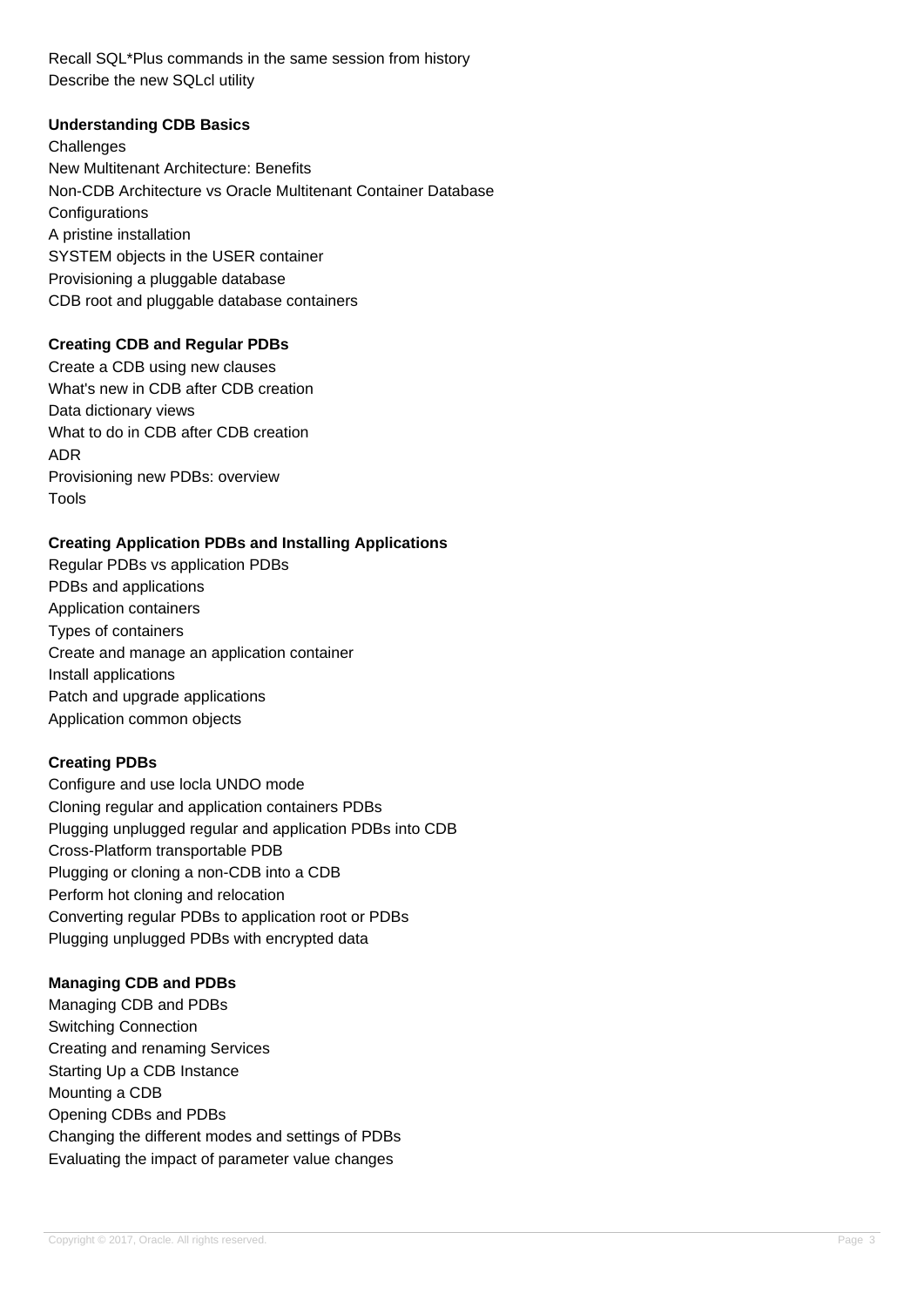# **Managing Storage**

Creating Permanent Tablespaces in a CDB Objects in Tablespaces Tablespaces Created During PDB Creation Defining Default Permanent Tablespaces Temporary Tablespaces UNDO Tablespaces

# **Managing Security**

Creating common users, roles and profiles in CDB and PDBs Granting privileges commonly in CDB and PDBs Common objects in Application PDBs and operations on Data-Linked objects Enabling Common Users to Access Data in PDBs Managing PDB lockdown profiles Auditing users in CDB and PDBs Protecting data with Database Vault policies in CDB and PDBs Encrypting data in PDBs

# **Backing up, Recoverying and Flashing Back**

New syntax and clauses in RMAN CDB and PDB backups Using RMAN backup to plug an unplugged PDB Instance failure and instance recovery PDB tempfile, essential and non-SYSTEM tablespaces recovery PDB point-in-time recovery Duplicating PDBs CDB and PDB flashback

### **Managing Performance**

Tuning a CDB Sizing the CDB Managing SGA and PGA for PDBs Monitoring PDB memory usage AWR and ADDM behaviour at CDB and PDB levels PDB-Level snapshot views AWR report Controlling the Degree of Parallelism of Queries

# **Managing Resources Allocation**

Allocating resources in the CDB and PDBs Managing resources between PDBs CDB Resource plan basics: Limits + cpu\_count init parm per PDB Controlling PDB IO rate limit Managing resources within a PDB Creating and setting PDB performance profiles

### **Moving and Migrating Data**

Using Oracle Data Pump with PDBs Exporting non-CDB data and importing non-CDB data into PDB Exporting and importing between PDBs Exporting from PDB and importing into a non-CDB Full Transportable export/import